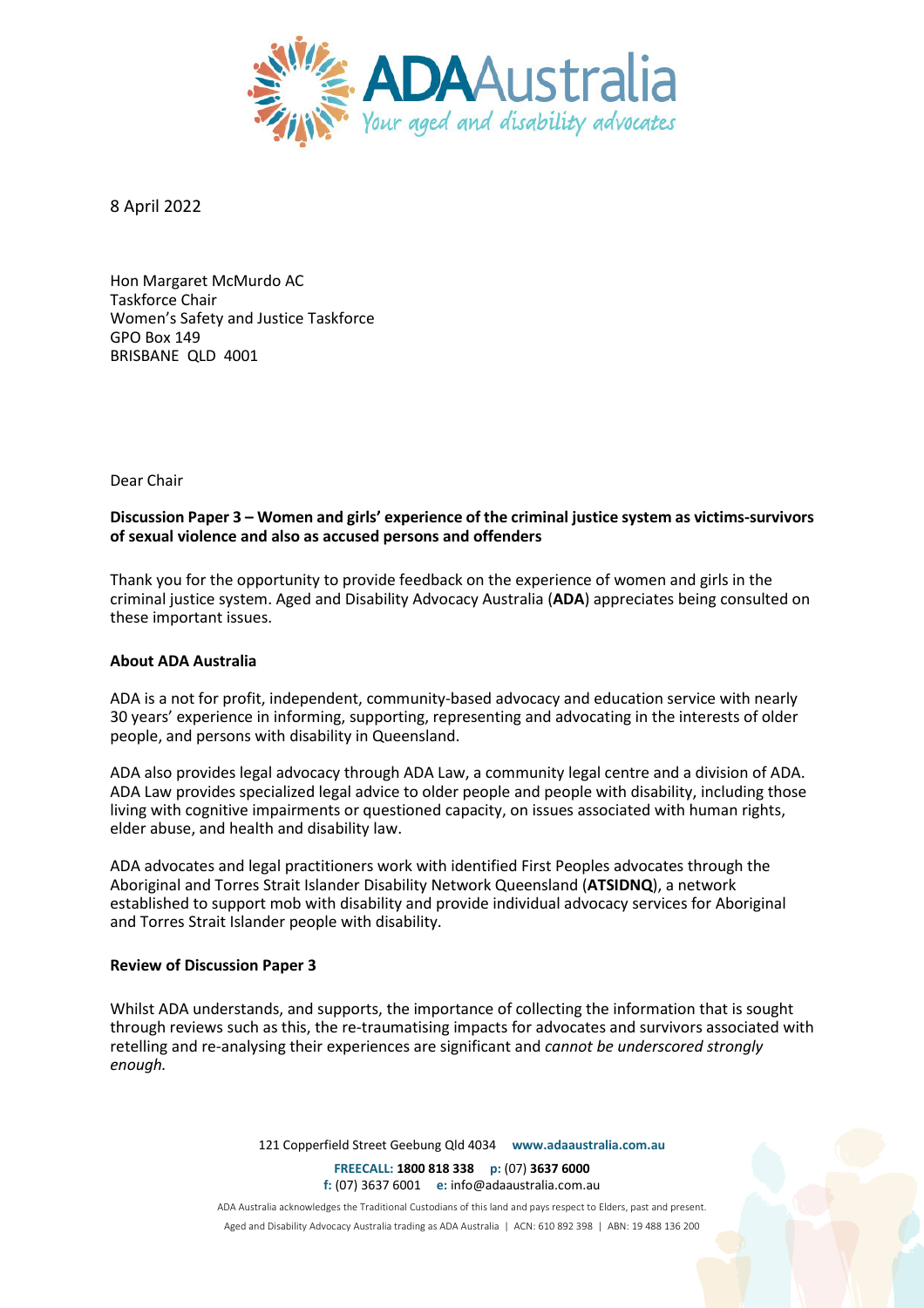The process of revisiting these issues, including in attempting to respond to the questions raised in Discussion Paper 3, is a deeply personal and distressing process for ADA and ATSIDNQ advocates and clients.

For this reason, and following careful thought and discussion, we have elected at this time to respond briefly to Discussion Paper 3, and where appropriate, respectfully refer the Taskforce to the ADA submissions made in response to Discussion Papers 1 and 2. This decision has been made in consideration of the wellbeing of our advocates and the survivors and communities that ADA supports.

We also refer, with strong support, to the comprehensive analysis of many of these issues by Australia's National Research Organisation for Women's Safety Limited (**ANROWS**).1

### *Cross-cutting issues*

ADA supports the Taskforce's recognition of cross-cutting issues and reference to diversity of experiences in the criminal justice system, including recognition of women with disability. A person's inherent characteristics, including age and disability status, will affect their experience of discrimination and disadvantage. A proper understanding of personal characteristics, including disability and age, and their impact on the experience of discrimination is critical in an examination of barriers to reporting a violent experience for women and girls.

As described in ADA's response to Discussion Paper 2, women with disability and older women regularly experience discrimination. There is a substantially increased risk of violence for older women and women with disability. This risk increases again in circumstances where an older woman or woman with disability is exposed to the criminal justice system.

We reiterate our previous suggestion that comprehensive, consultation should be undertaken directly with older women and their advocates, including women who reside in residential aged care facilities. It is critical that the consultation period be generous and flexible, having regard to the time that it will take to earn the trust of survivors, and in doing so creating a safe environment to share their stories.

### *Overrepresentation of Aboriginal and Torres Strait Islander women and girls*

ADA supports the comments made by Sisters Inside and the Institute for Collaborative Race Research, particularly that *"it is not possible to deliver safety and justice for women in Queensland without addressing racism, colonialism and the violence perpetrated by the carceral state."2*

As identified in Discussion Paper 3, there are significant access to justice barriers for Aboriginal and Torres Strait Islander women, and these are well-understood and extensively reported upon.

We note the barriers described on page 12 of the Discussion Paper, including intergenerational trauma, discrimination, racism, and Aboriginal and Torres Strait Islander women's perspectives and

 $1$  Noting particularly the ANROWS paper contextualizing the links between imprisonment and domestic and family violence, including factors of being an Aboriginal and Torres Strait Islander woman, or woman with disability: Australia's National Research Organisation for Women's Safety. (2020). Women's imprisonment and domestic, family, and sexual violence: Research synthesis (ANROWS Insights, 03/2020). Sydney, NSW: ANROWS.

<sup>&</sup>lt;sup>2</sup> Women's Safety and Justice Taskforce, Discussion Paper 3, in reference to comments made by Sisters Inside and the Institute for Collaborative Race Research in response to Discussion Paper 2.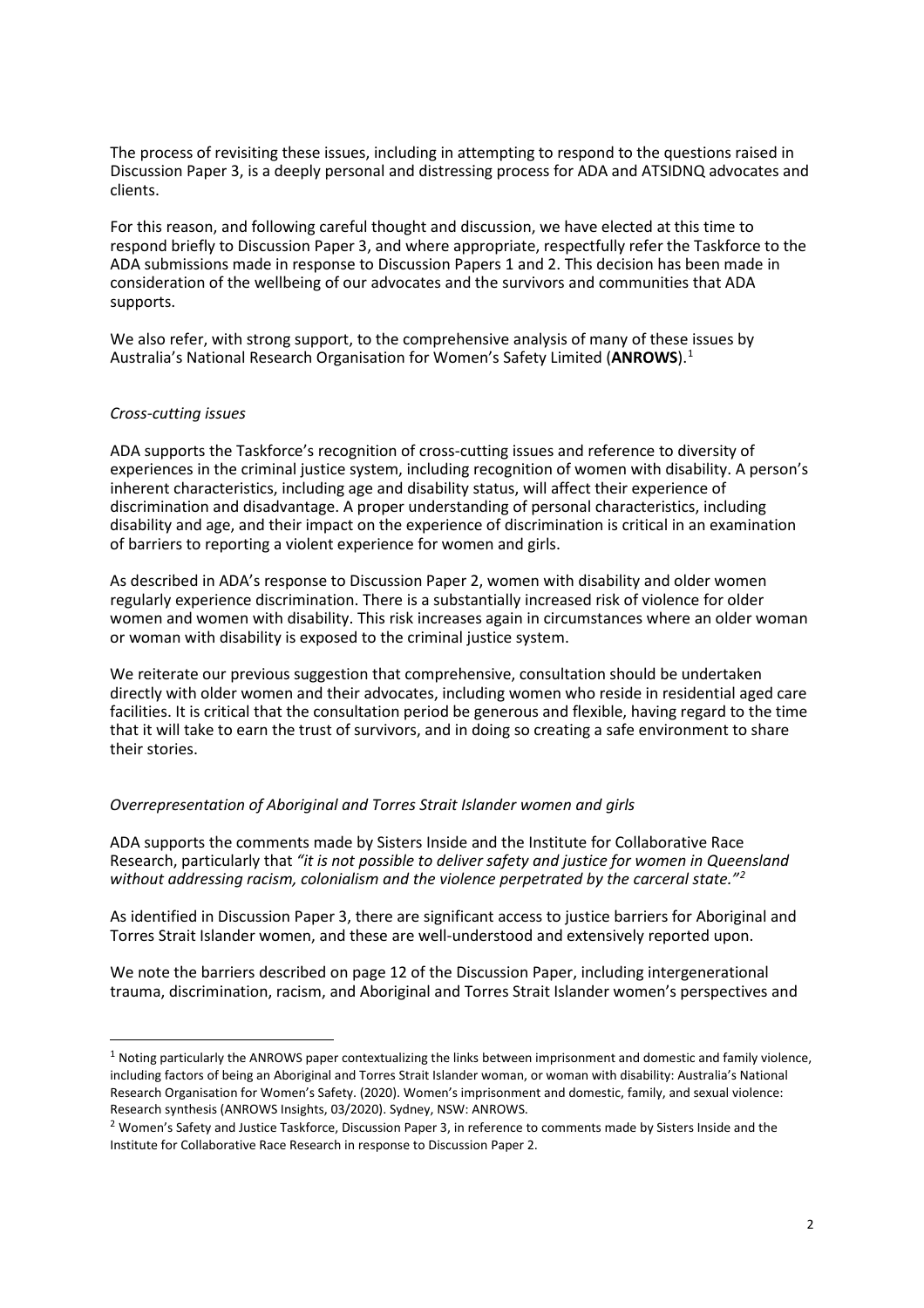experiences with the justice system – which has, and continues to be, shaped by dealings with police, child protection, corrections authorities, lawyers and so forth.

A core challenge to gaining the trust of Aboriginal and Torres Strait Islander persons, including women, advocates, and survivors, is the limited consultation period during which they are expected to revisit and recount traumatic interactions of violence and exposure to the criminal justice system. This barrier is prevalent in every aspect of responding to and investigating these issues – for a women who is seeking to report domestic and family violence, in the treatment of physical injury and psychological damage, in education programs seeking to improve understanding and awareness of domestic, family and sexual violence, and in public consultations and reviews.

At every stage and in every aspect of processing, educating, reviewing, or progressing these issues, the time that is provided to affected women, particularly Aboriginal and Torres Strait Islander women, to allow them to process their injuries and retell their stories in a space of safety – is grossly insufficient.

This is a key barrier in achieving the trust that is necessary to facilitate an open dialogue that will support developing reforms that will instigate the policy, societal and legislative changes that are so urgently required.

Mob need the opportunity to sit and yarn, and to be educated on what domestic and sexual violence is – including information about all the ways that violence can present. Aboriginal and Torres Strait Islander women are not given the opportunity to talk about these experiences in community, and do not know how to safely report these types of behaviour. There is significant distrust of police and the legal system, and widespread fear persists that reporting will further destabilise personal safety. Experiences of Aboriginal and Torres Strait Islander women who bravely seek help repeatedly demonstrate that there is a significant risk that women who report will be blamed, rather than being believed.

Communities need time to process trauma, and support to tell their stories.

The barriers to accessing justice clearly compound for a woman who experience intersecting disadvantage. As discussed in ADA's responses to Discussion Paper 2, societal acceptance of discriminatory attitudes towards women, people with disability, older persons, and people with psychosocial disabilities are readily systemically evidenced. Where a person with multiple characteristics is exposed to the criminal justice system, the barriers can be insurmountable.

These hurdles play out with a range of damaging effects. For example, where Aboriginal women in prison suspect that their children are being abused by their temporary caregiver/s, but do not reporting because they are afraid (and in many cases, they have received legal advice) that if they report their concerns, Child Safety will become involved and possibly remove the children – with the likely effect that the incarcerated women will no longer see their children at all.

Amongst these communities there is no confidence that if an incarcerated woman were to report her concerns, that she would receive *any* support from the involved agencies to prioritise her ability to continue to see her children whilst safety concerns for their welfare are investigated.

### *Vicarious trauma and compassion fatigue*

We note question 8 in Discussion Paper 3 regarding the risks of vicarious trauma and compassion fatigue for those working in Queensland's criminal justice system. We respectfully submit that the same risks and impacts associated with vicarious trauma and compassion fatigue are also